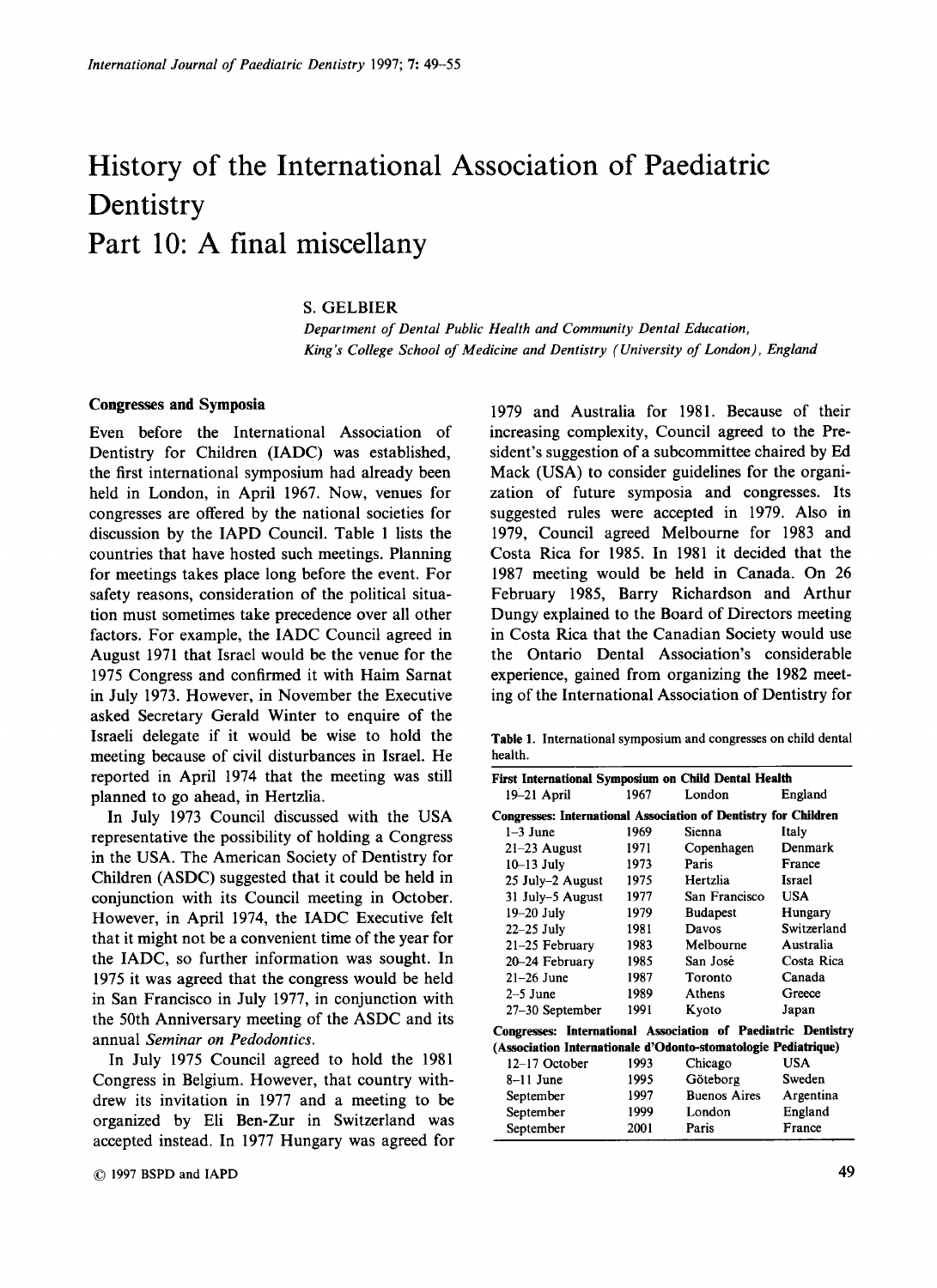the Handicapped, to organize the IADC Congress. It was agreed that at least French and English translations would be required for the main events of the Congress and Council meeting.

Finance frequently presents a problem. In July 1981 the Directors met with Roger Hall (Chairman of the 9th Congress Committee) and Kevin Allen to express concern that the proposed registration fee of 240 Australian dollars might deter people from participating in Melbourne. As 480 people had attended the congress in Davos, Switzerland, Hall hoped for 400 participants in Australia. In March 1984, a further problem arose. Hall informed Secretary John Murray that the new Government would not honour the government grant of 10,000 dollars previously advised, so his Society was in difficulty. In the end, 282 delegates and 49 accompanying persons attended the Melbourne meeting. Perhaps it is simply one problem of holding an expensive meeting in what for many people is an out-of-the-way place. Similarly, on 6 June 1987, the Board discussed the finances of the 1 1 th Congress. As money had been paid in advance by the IADC to get things moving and insufficient people had registered for the Canadian Congress, the Association was in debt. However, one can argue that an important point about having an international organization is that meetings should be able to rotate through the members' countries even if, on occasion, there is a financial deficit.

On **30** May 1989, in Athens, Greece, the Board of Directors heard a presentation from Sahza Hatibovic about a bid to hold a Congress in Yugoslavia. Roger Hall said he had seen both the iype of facility available and evidence of the Yugoslavs' ability to organize a conference. Next day, the IADC Council accepted the Board's recommendation that the 14th Congress should be held in Yugoslavia. The Site Committee was asked to consider bids for the 15th Congress from Argentina, Brazil, Sweden and Hong Kong.

At the Board meeting held on 26 September 1991, at the Kyoto Takaragaike Prince Hotel, Japan, President Frank Pulver welcomed the invited guests: Don Kohn (President of the ASDC), Sahza Kaufman (formerly Hatibovic, Secretary of the Yugoslav Paedodontic Society) and Naomi Polack (Argentinian Society of Paediatric Dentistry). Professor Sadahiro Yoshida and his committee were thanked for organizing such a fine meeting in Kyoto, with an excellent scientific content. Yoshida reported that 143 supporting members, 1067 non-supporting members, 102 accompanying persons, 44 students and 168 hygienists were registered. As a result, the IAPD received some 3,500,000 Yen from the Japanese Society.

The Site Selection Committee suggested that Council should discuss the 1995 and 1997 meetings. Sweden had offered to host the 15th Congress, which would allow the Organizing Committee to take advantage of their country's experience gained by hosting the 1993 FDI Congress. Naomi Polack presented a bid to mount a Congress in Argentina, probably in Buenos Aires. She pointed out that the country was experiencing a period of economic success and would welcome the challenge to host an IAPD Congress. An earlier FDI meeting had been successful and many internationally known paediatric dentists practised in Argentina. Council accepted the Swedish and Argentinian offers.

In relation to the 1993 Congress, the Site Committee had noted the deterioration of the political situation in Yugoslavia, with the developing civil war. Sahza Kaufman represented Professor Rajic, Chairman of the Organizing Committee at the meeting. IADC Secretary Hector read out a letter which he had written to Rajic on 28 August 1991 following discussion with members of the Board of Directors. He pointed out that despite the enormous amount of work already invested in hosting this meeting and the confidence of the Organizing Committee that it would go ahead, the Board foresaw difficulties in persuading delegates to attend a meeting in a country which might remain in a state of turmoil. The European Orthodontic Society had already pulled out of a meeting due to be held in Bled, Slovenia. Hector had asked Rajic to put his plans for the Congress on hold until a final decision was made in Kyoto. Rajic had replied on 9 September that he was certain the meeting could still go ahead as it was to be held under the auspices of the President of the Republic of Croatia, and that the political and social factors in Croatia could be solved "within a few months". Kaufman pointed out that she was sceptical about the possibility of hosting a congress in Dubrovnik as the situation in Croatia was very bad. However, she had been assured that now Croatia was an independent republic the meeting could be better organized than when Yugoslavia was unified. She emphasized that she was speaking on behalf of Croatia, not Yugoslavia, and mentioned that the Serbian members of the Yugoslav paedodontic society might want the meeting to take place in Belgrade. Barry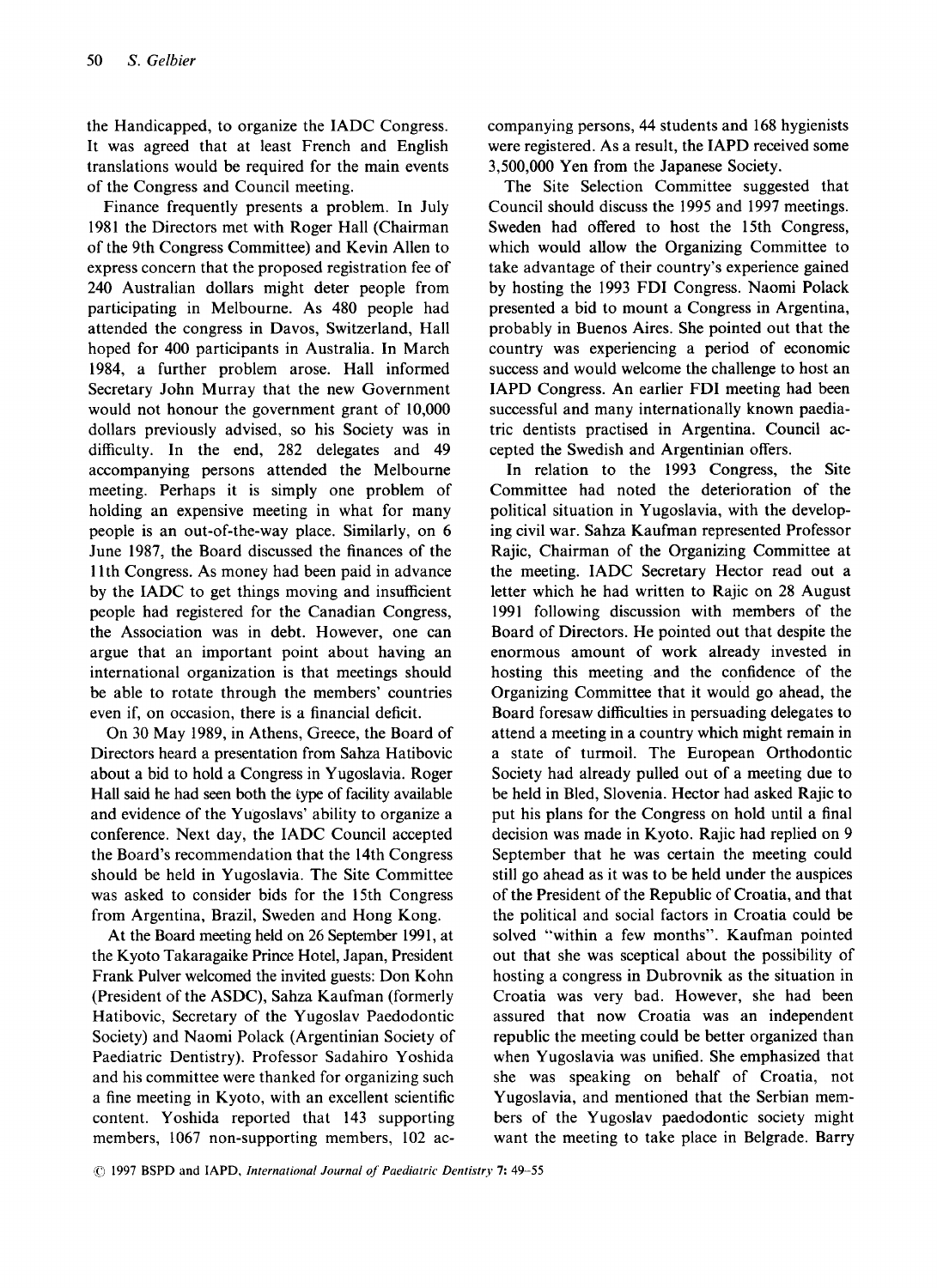Scheer pointed out that it was the Yugoslav society which had been invited to host the meeting, not the Croatian one. Pulver acknowledged that it was very difficult for outsiders to fully understand the problems and sensibilities of the parties within Yugoslavia. Eli Ben-Zur thanked Kaufman for her report. He said that originally everyone was happy to go to Yugoslavia, especially as it meant the meeting would be in Eastern Europe. However, during the past few months all had become very unhappy about the political situation and thus about the wisdom of holding a meeting in Dubrovnik. As the Board could no longer delay making a decision, it decided with regret to recommend to Council that the meeting should not go ahead, but to signal its intent to invite Yugoslavia to host a later meeting once the political differences had been resolved.

There was an invitation from Professor Baltas offering to organize the 1993 meeting in Corfu. ASDC President Don Kohn reported that in April 1991 his Committee had discussed the issue of the 14th Congress. Its Executive Board had empowered him to offer the opportunity of a joint IAPD/ASDC meeting in the USA in 1993. It was decided to recommend to Council that this invitation be accepted. Originally it was planned for New Orleans but, because of insufficient hotel space, Chicago was substituted. President Pulver commented that the average number of delegates attending ASDC meetings was about 150 and he would expect about 400 to attend a joint meeting. On the same day a letter was received from Professor Deng Hui pledging the possibility of organizing a future IAPD congress in China.

## **Officers of the IADC and IAPD**

Tables **2** and 3 list the presidents and secretaries who have worked hard to develop the IADC/IAPD since its inception. They have served the membership well. It is interesting to note that all the secretaries have come from the UK. Even more noteworthy is the fact that Berman, Brook and Hector worked in the same Department of Child Dental Health at the London Hospital Medical College.

#### **Honorary Members of the International Association**

The Constitution allows the Association to confer Honorary Membership on a small number of

**Table 2.** Presidents of the IADC (1969-89) and IAPD (1991-95).

| 1969 | Professor Arvid Syrrist     | Sweden      |
|------|-----------------------------|-------------|
| 1971 | Professor Erik Kisling      | Denmark     |
| 1973 | Professor Sergio Fiorentini | Italy       |
| 1975 | Dr Michel Schouker          | France      |
| 1977 | Dr Haim Sarnat              | Israel      |
| 1979 | Professor Manuel M. Album   | USA.        |
| 1981 | Professor Pal Toth          | Hungary     |
| 1983 | Dr Ludwig Rinderer          | Switzerland |
| 1985 | Dr Roger K. Hall            | Australia   |
| 1987 | Dr Raymond K. Pauly         | Brazil      |
| 1989 | Dr Fanklin Pulver           | Canada      |
| 1991 | Dr Elisha D. Ben-Zur        | Switzerland |
| 1993 | Dr Sadahiro Yoshida         | Japan       |
| 1995 | Dr Anna-Lena Hallonsten     | Sweden      |
|      |                             |             |

**Table 3.** Secretaries of the International Forum, IADC and IAPD.

| International Forum |                            |
|---------------------|----------------------------|
| 1968                | Professor David S. Berman  |
| <b>IADC</b>         |                            |
| 1969                | Professor David S. Berman  |
| 1973                | Professor Gerald B. Winter |
| 1979                | Professor John J. Murray   |
| 1987                | Professor Alan H. Brook    |
| 1990                | Dr Mark Hector             |
| <b>IAPD</b>         |                            |
| 1991                | Dr Mark Hector             |

distinguished people who have made "extraordinary contributions" to realize the objectives of the Association. It **is** conferred by the Council on a two-thirds majority of people present and voting. Here we provide a sketch of the men (so far no women) whose outstanding contributions to the world of children's dentistry have been so acknowledged. (We regret we have been unable to obtain information regarding Michel Schouker.)

**Table 4.** Honorary Members of the IADC and IAPD.

| 1971 | Professor Arvid Syrrist     | Sweden     |
|------|-----------------------------|------------|
| 1971 | Professor David S. Berman   | UK         |
| 1973 | Professor Sergio Fiorentini | Italy      |
| 1975 | Professor Erik Kisling      | Denmark    |
| 1977 | Dr Michel Schouker          | France     |
| 1979 | Professor Gerald Winter     | UK         |
| 1981 | Dr Haim Sarnat              | Israel     |
| 1983 | Dr Manual M. Album          | USA        |
| 1983 | Professor Pal Toth          | Hungary    |
| 1989 | Dr Samuel D. Harris         | <b>USA</b> |
| 1993 | Dr Roger Hall               | Australia  |
| 1996 | Dr Reg Andlaw               | UK         |
|      |                             |            |

#### *Arvid Syrrist*

Arvid Syrrist was born in Oslo, Norway, where he qualified in 1933. In 1939 he went to New York and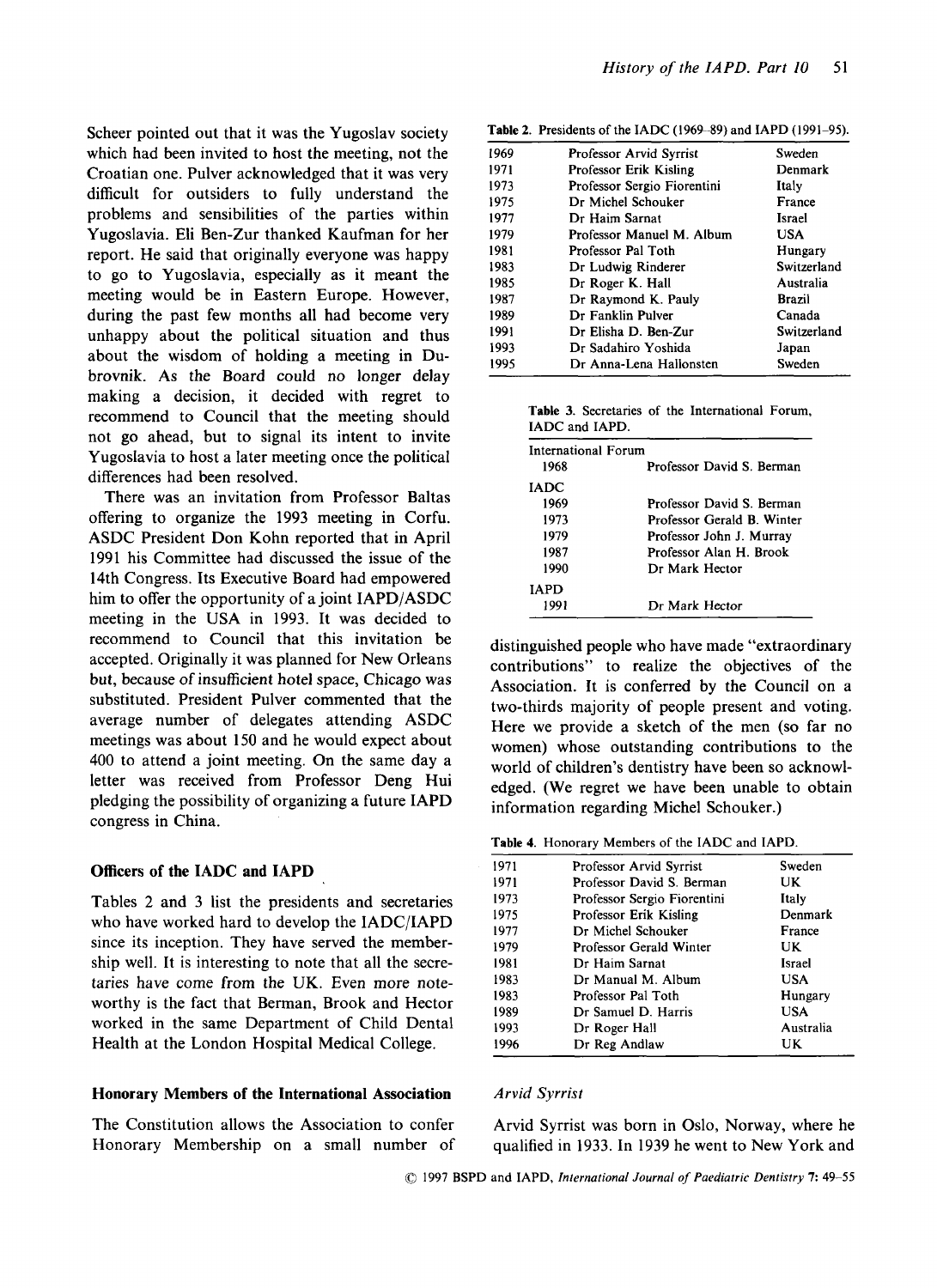became an intern at the Guggenheim Dental Clinic. In 1940 Syrrist was a research fellow at Yale University. From 1941 to 1945 came service as a dental officer with the Royal Norwegian Navy. Between 1945 and 1948 Syrrist was a research fellow and clinical instructor working under Guttorm Toverud, Professor of Pedodontics in Oslo. He was later appointed Head of the Pedodontic Department at the Dental College of the University of Lund in Sweden, from which he had gained his Doctorate in Odontology (Odont Dr). The University appointed him Professor in 1962. Syrrist undertook innumerable aspects of research and teaching in children's dentistry, especially in southern Sweden. There he also assisted in the development of the public dental services for children.

Syrrist was one of the initiators of the Nordic Pedodontic Society in 1951, of the International Forum in 1967, and of the IADC in 1969. It was thus no surprise that he was elected the first President of the Forum and of the IADC, as well as the first honorary member of the latter.

# *David Solomon Berman*

Dennis (as he is known to his friends) Berman qualified from the London Hospital Medical College in 1954. He then went to the University of Illinois, Chicago, where he gained a Master of Science degree in Pedodontics. On his return to London, Berman studied at the Eastman Dental Hospital and gained diplomas in Orthodontics and Dental Public Health from the Royal College of Surgeons of England. He was awarded a PhD by the University of London in 1970. Berman became a senior lecturer at the newly opened School for Dental Auxiliaries (similar to the New Zealand School for Dental Nurses) in 1960. Later he returned to the London Hospital Medical College, where he eventually became Professor and Head of The Department of Child Dental Health. Berman won the first George Northcroft Memorial Prize awarded by the British Dental Association, and he was awarded a World Health Organization travel scholarship to learn about the role of dental ancillary workers in caring for children.

Berman was Secretary of the International Forum of Dentistry for Children from 1967 to 1969. In that year he became founding Secretary of the IADC.

# *Sergio Fiorentini*

Sergio Fiorentini was Professor of Operative Dentistry at Rome University and Head of the Department of Operative Dentistry at the Eastman Dental Hospital in Rome. He has published many papers on fluoride and on the problems of prevention and prophylaxis of dental caries. In May 1956 he founded the Italian society of dentistry for children. He organized and was Chairman of the Second International Symposium in Sienna.

# *Erik Kisling*

Erik Kisling was born in Denmark in 1916. He graduated from Copenhagen University in 1939. He initiated the teaching of children's dentistry in Denmark from September 1946, first as an assistant professor, then as an associate professor. In October 1965 Kisling became Professor of Children's Dentistry. He was recognized as a Specialist in Orthodontics in 1957. Kisling supported the growth of the Danish Public School Dental Services which had started in 1910, and advocated its extension to children aged below 6 years of age. Kisling defended his doctoral thesis on *Cranial Morphology in Down's Syndrome* in May 1966 in the usual Scandinavian manner, i.e. in public. He retired from his Chair in August 1982. Many scientific papers came from his department. He lectured all over the world and was made an honorary member of many national associations.

Kisling was active in founding the Nordic Pedodontic Society and the IADC. He organized and was President of the 1971 International Congress on Child Dental Health in Copenhagen, and was President of the IADC from 1973 to 1975. He died in March 1995.

# *Gerald Bernard Winter*

Gerry Winter qualified from the London Hospital Medical College in both dentistry (1955) and medicine (1958). While a lecturer in children's dentistry at the Royal Dental Hospital of London he gained the medical Diploma in Child Health. He became a consultant at the Eastman Dental Hospital in 1962. In 1966 Winter was appointed by the University of London as Professor and Head of the Department of Children's Dentistry at the Institute of Dental Surgery and later became Dean of the Institute.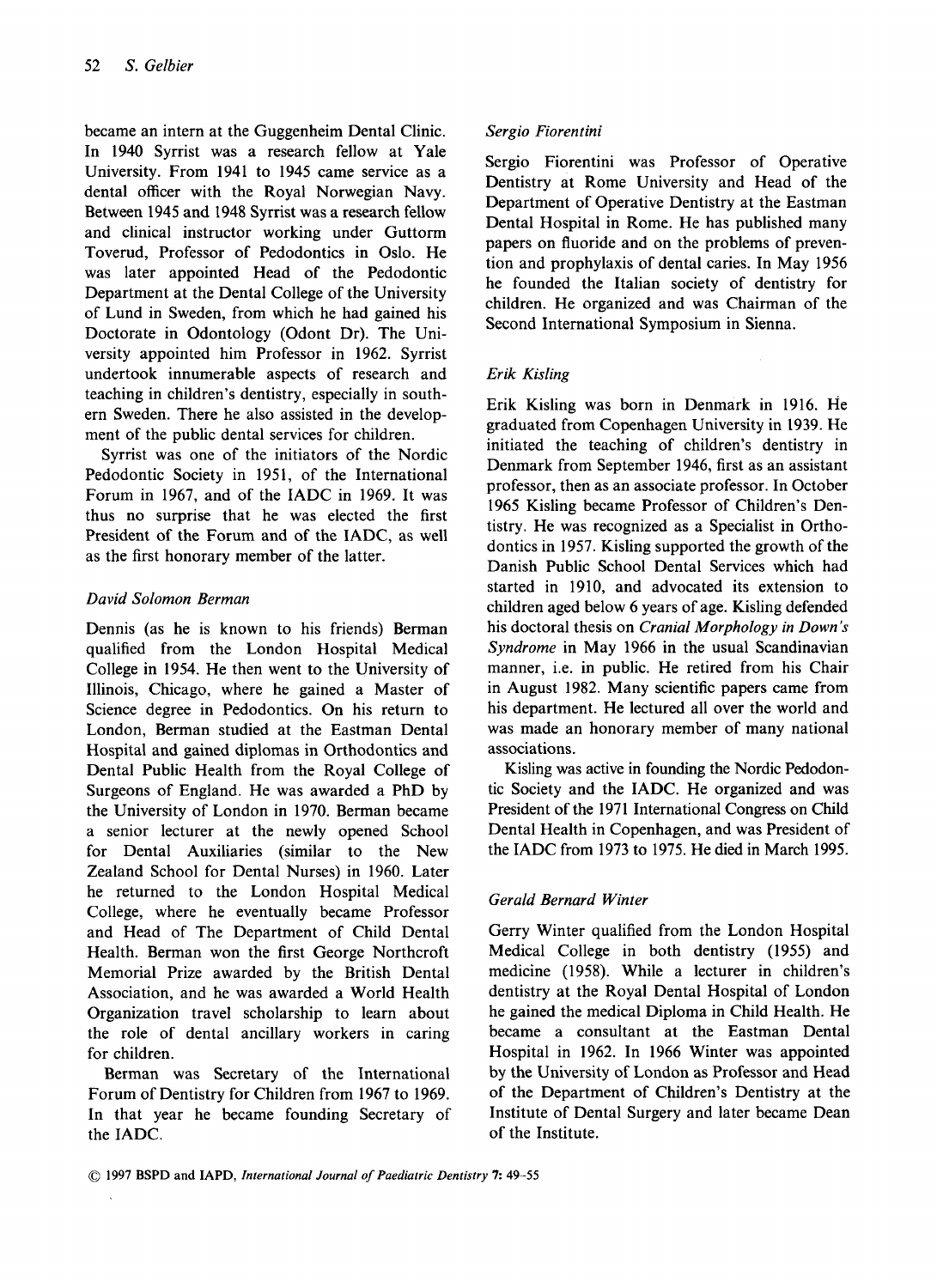Winter was Secretary of the IADC from January 1972 until December 1979.

## *Haim Sarnat*

Haim Sarnat graduated in 1960 from the Hebrew University Dental School in Jerusalem, Israel. He then spent 3 years at the University of Illinois where he gained an MS degree in oral histology and completed the pedodontic course under Professor Maury Massler. He has been very active in promoting children's dentistry, especially the treatment of handicapped children.

In 1968 Sarnat organized the Section of Pediatric Dentistry of the Tel Aviv University. He founded the Israeli Society of Dentistry for Children in 1969 and was its first President. The ISDC joined the IADC in the same year. He chaired the 1975 5th International IADC Congress in Israel. He **served** as President of the IADC (1977-79) and the International Association of Dentistry for the Handicapped (1980–82). Together with Professor Steve Moss, he took part in preparing the IADC educational programmes *Caries Disease in Decline, Insight into Fluoride Action* and *Insight into Saliva Action.* 

#### *Manuel M. Album*

Manny Album has contributed to the teaching and training of many paediatric dentists. He was Director of the Dental Department of the Philadelphia Children's Hospital from 1971 to 1978, during which time he directed the Residency Program in Children's Dentistry, and was Chief of Dental Services at the Children's Seashore House in New Jersey. He is a pioneer in the field, with a particular interest in the care of handicapped children. He established the first American university course on dental care for the handicapped child, and became a clinical professor of pediatric dentistry at The University of Pennsylvania School of Dental Medicine.

Album has served as President of the IADC (1979-81), the International Association of Dentistry for the Handicapped (1976-78), the ASDC (1968-70) and the American Academy of Dentistry for the Handicapped (1952-59). He was first Editor of the *Journal of the IADC* from 1969 until 1973. In 1988 he was named as the first recipient of the *Special Carer Achievement Award* by the Board of Directors of the USA Federation of Special Care Organizations. In 1992 he received the *Award of*  *Recognition* from the Pennsylvanian Dental Association as the 'Outstanding Dentist in the State', and he has also been honoured by many non-American paedodontic societies.

#### *Pal Toth*

Pal Toth graduated in 1939 from the University of Medicine in Budapest, Hungary. He started his medical practice in gynaecology and shortly transferred to paediatrics. In 1940 he changed over to dentistry. For 11 years he was head of the Department of Paediatric Dentistry and Orthodontics. In addition to teaching undergraduates he also took part in the training of dental nurses, writing three books on this subject. His three further books on paediatric dentistry were published by Semmelweis University, Budapest. Although now retired, he still teaches at the Semmelweis University of Medicine. He lectures on paediatric dentistry and orthodontics in the English, German and Hungarian languages.

Toth established the Section of Paediatric Dentistry, later re-named the Hungarian Association of Paediatric Dentistry; he is Honorary President. In 1979 he organized the IADC Congress in Budapest, later becoming President (1981-83). In 1980 he received the *Ville de Paris* decoration from Jacques Chirac, at that time mayor of Paris.

# *Samuel D. Harris*

Sam Harris's outstanding contribution has been covered in Parts 2 and 3 of this history.

#### *Roger K. Hall*

Roger Hall graduated from Melbourne University, Australia, in 1956. Following 2 years on the University staff he went to London to study paediatric dentistry and oral surgery at the Eastman Dental Hospital and the Royal College of Surgeons of England. In 1960 he took up appointment at the Royal Children's Hospital in Melbourne. He gained the MDSc degree from there in 1962 and became Director of the Department of Dentistry in 1967, a post he still holds. He is now a Senior Associate at the University, part-time research fellow in the Royal Children's Hospital Research Foundation and paediatric dentist to the Victorian Plastic Surgery Unit. He has obtained fellowships from the Royal Australian College of Dental Surgeons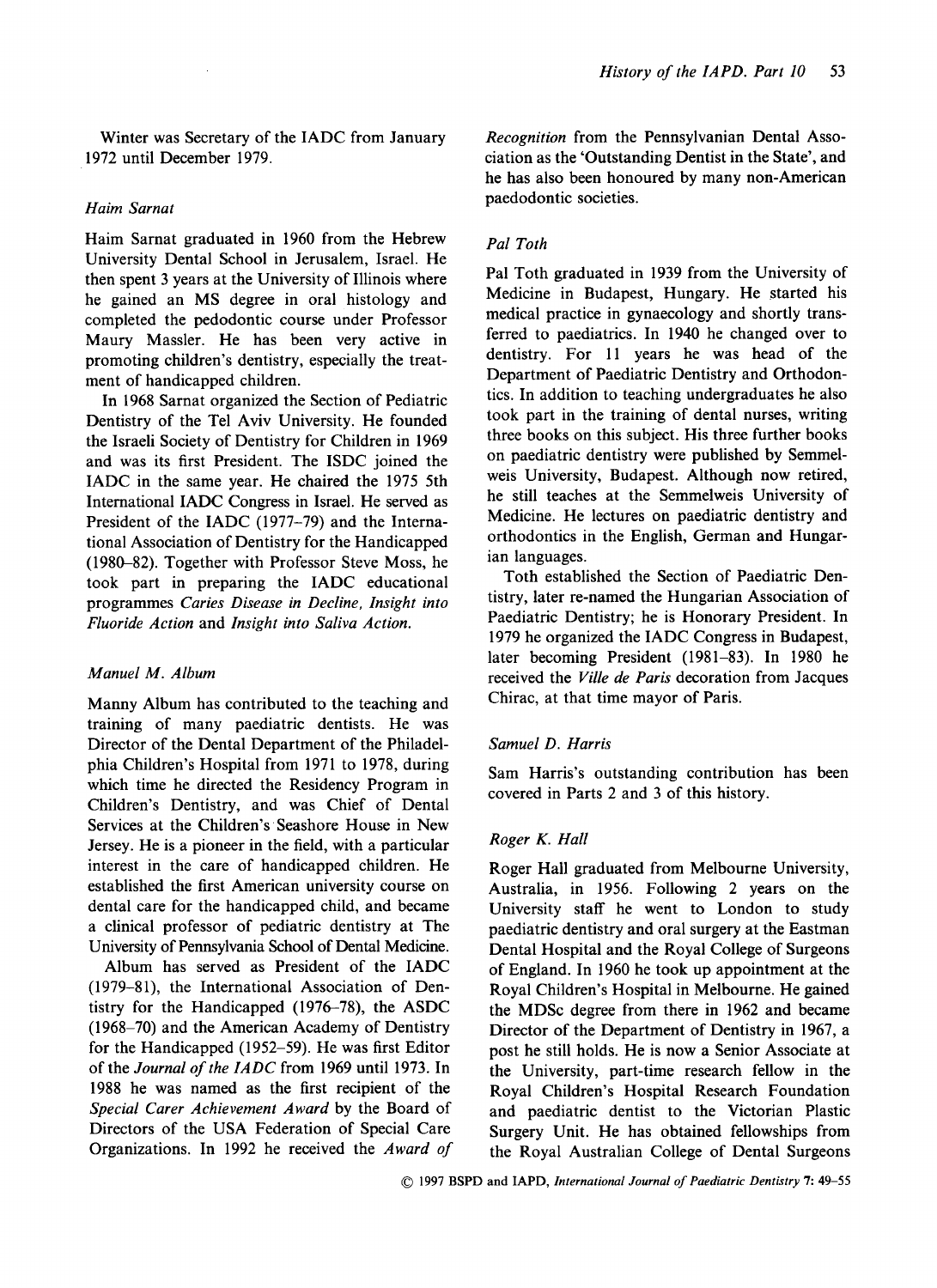(1966) and the International College of Dentists (1988). He developed dental services at the Children's Hospital from a part-time two-dentist service in 1960 to a fully active department covering all specialty areas in 1996. He has been responsible for teaching medical and dental students since 1961 and for much of the training of the paediatric dentistry students since establishment of the MDSc in 1970. With the late Professor Elsdon Storey he was responsible for the establishment of paediatric dentistry as a specialty in Victoria and to a large extent for its recognition throughout Australia.

In 1973, with John Keys, Hall co-organized and was Foundation President of the Australian Society of Dentistry for Children. In 1991 he became first President of the new Australasian Academy of Paediatric Dentistry.

In 1983 Hall was Chairman of the 9th IADC Congress in Melbourne and was President of IADC from 1985 to 1987. He continues to serve on IAPD Committees (especially the Constitution Review Committee, from 1979 to the present). He was made an honorary member of the Hellenic Society of Paediatric Dentistry in 1989. He was a Council Member of the International Association of Dentistry for the Handicapped from 1976 to 1990. In the 1996 Australia Day Honours List he was awarded the Order of Australia Medal.

# *Reginald Andlaw*

After graduating from Guy's Hospital Dental School in 1957, Reg Andlaw spent 3 years at the Eastman Dental Dispensary (now Center) in Rochester, New York, first as an intern in the department of children's dentistry and then doing research under Basil Bibby and Michael Buonocore.

On returning to England in 1961, and after a year in general dental practice in Bristol, he joined the Medical Research Council's Dental Research Unit in the Bristol Dental School, and in 1965 was appointed a lecturer in the School. At that time there was no formal department of children's dentistry in Bristol and little teaching in the subject, but gradually these deficiencies were rectified and he remained head of the department until his early retirement in December 1988. His book *A Manual of Paedodontics* (with co-author Peter Rock) was published in 1982 and a 4th edition appeared in 1996. From 1982 to 1988 he was Clinical Dean of the Dental School.

In October 1968 the British Paedodontic Society (BPS), now the BSPD, asked Andlaw and Don Foster to produce a journal for the Society. There followed a 25-year period as Editor, first of the *Proceedings of the British Paedodontic Society*  (1971-83), then of the *Journal of Paediatric Dentistry* (1985-90) and finally of the *International Journal of Paediatric Dentistry* (1991-96). He retired as Editor in October 1996. He was President of the BPS in 1974 and in September 1989 the Society granted him Honorary Membership.

## **Prizes in Child Dental Health**

Secretary Berman reported to the IADC Council on 20 August 1971 that as a result of efforts by President Syrrist, the A. B. Bofors Nobel-Pharma Company of Sweden had donated €100 sterling plus €25 for expenses towards the establishment of a prize in Child Dental Health. It would be awarded every other year for a 4000-word essay written in English on a relevant subject and submitted under a *nom de plume.* The advertisement for entries had already appeared in the *Journal of the IADC* in September 1970. Entry was open to Supporting Members of the IADC. The selection panel named Leon M. Silverstone, Lecturer in Child Dental Health at the London Hospital Medical College, as the first winner of the prize. His beautifully illustrated paper on *The Efect of Topical Application of Calcifying Fluids on Human Dental Enamel in Vitro* was reproduced almost in its entirety in the first number of the *Journal of the IADC* (1971; *2:*  39-54). Alan H. Brook (UK) was named as the winner of the 1973 prize for his essay on *Dental Anomalies of Number, Form and Size (Journal of the IADC* 1974; **5:** 37-53).

Berman reported on 2 November 1973 that the Bofors Company was being taken over by A. B. Astra, which would no longer continue support for the prize. However, Secretary Winter announced on 21 April 1974 that Astra Lakemedel AB Company had agreed to take over responsibility for financing the prize essay to the sum of €100. Joint winners were named for the 1975 Astra Prize: Pham Thi Than (Vietnam) for her essay on *Caries Prevalence and Diet of Vietnamese Children;* and Graham J Roberts (UK) for his essay on *The Acid Etch Technique in Dentistry .for Children and Adolescents (Journal of the IADC* 1975; *6:* 29-37).

*6* 1997 **BSPD and IAPD.** *International Journal of Paediatrir Dentistry 7:* **49-55**